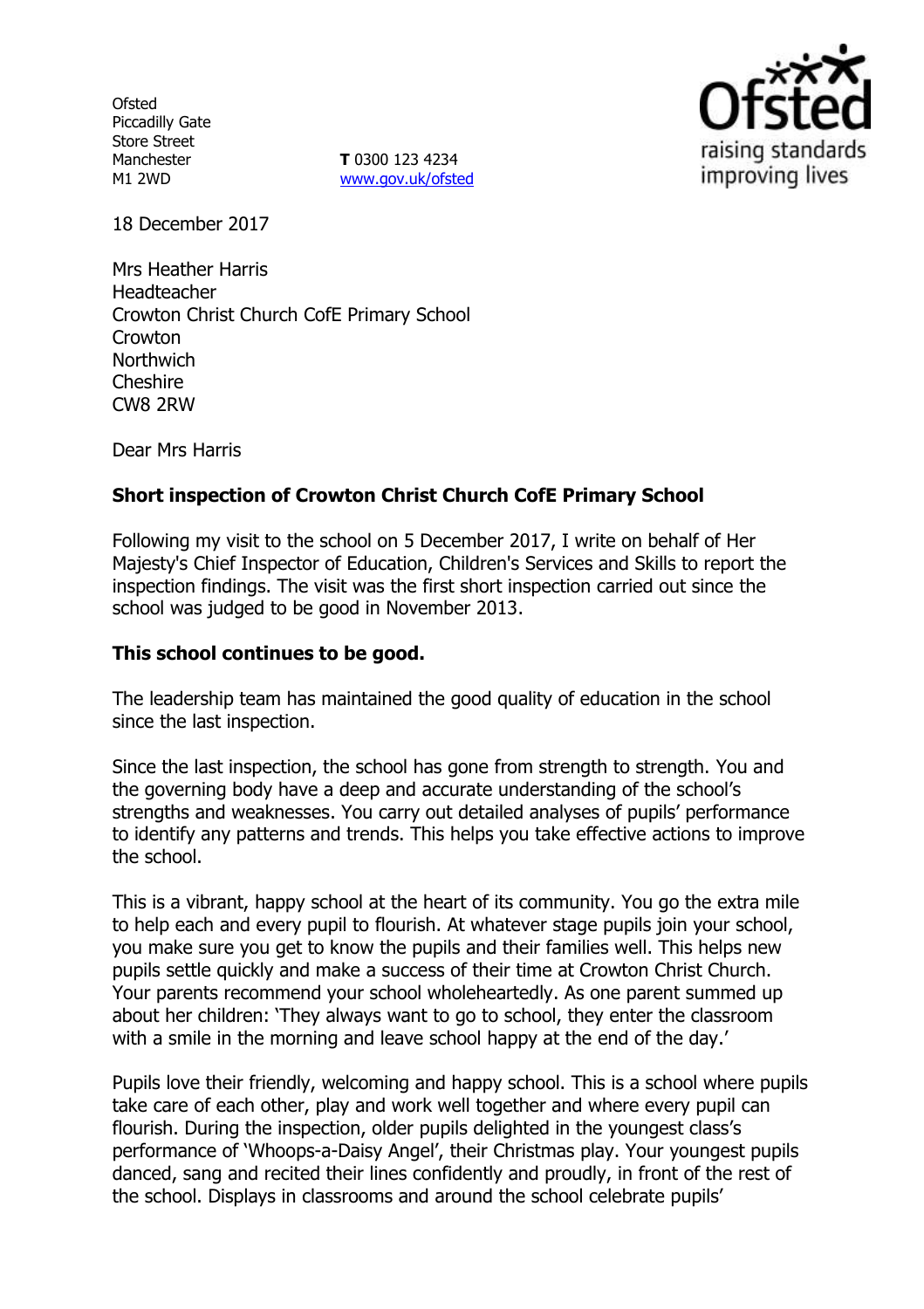

achievements, including paintings, pieces of writing and sporting trophies. Pupils and staff are proud to be a part of Crowton Christ Church.

Since the previous inspection, you have taken effective actions to address the weaknesses in teaching identified by the inspector, particularly in Years 3 and 4. You have helped teachers to make better use of questioning, set more challenging work and ensure that pupils pay heed to their teachers' advice.

Since the previous inspection leaders have sustained pupils' love of reading. Pupils talk articulately about their favourite authors and genres. The most able readers tackle challenging modern fiction, as well as classic literature, enthusiastically. You recognise the need to increase the range of texts available for pupils, particularly the most able, and are raising money to replenish your school library. Teachers plan a wealth of opportunities for pupils to write at length, edit and redraft work. This is helping pupils across the school to produce writing of a much higher quality than previously.

Your teachers help pupils to develop their resilience to failure. Pupils are willing to have a go and learn from their mistakes now, which is helping them to be more successful learners. Pupils clamour to answer their teachers' thoughtful questions, which check their understanding as well as moving their learning on.

As a result of your actions since the previous inspection, standards in reading, writing and mathematics across school have improved. You have not shied away from challenging conversations with staff when their performance has fallen short of your high standards. Your teachers appreciate the time you take to provide them with positive feedback following work scrutinies, lesson observations and learning walks. However, they are keen for more individual advice about how they can improve their classroom practice further.

Quite rightly, you have focused on raising standards in reading, writing, mathematics, computing and physical education. As we discussed, the time has come to extend the rigour of your English and mathematics curriculum design to science, humanities and the arts. Your current curriculum plans for these subjects need further development so that pupils build on their previous knowledge and skills. For example, pupils talked to me about how they struggled to label maps in geography and identify different food groups in science as they did not have the knowledge required to complete the tasks.

### **Safeguarding is effective.**

Pupils and their parents agree that pupils are well cared for and safe. This is a school which knows its children and their families extremely well. You and your staff are quick to identify any concerns. You ensure that pupils and their families receive the support and help they need. Pupils are confident that they would talk to an adult in school if they were worried about anything. Pupils are certain any very rare incidents of bullying would be dealt with effectively by staff. You liaise well with other agencies and seek advice and guidance as appropriate.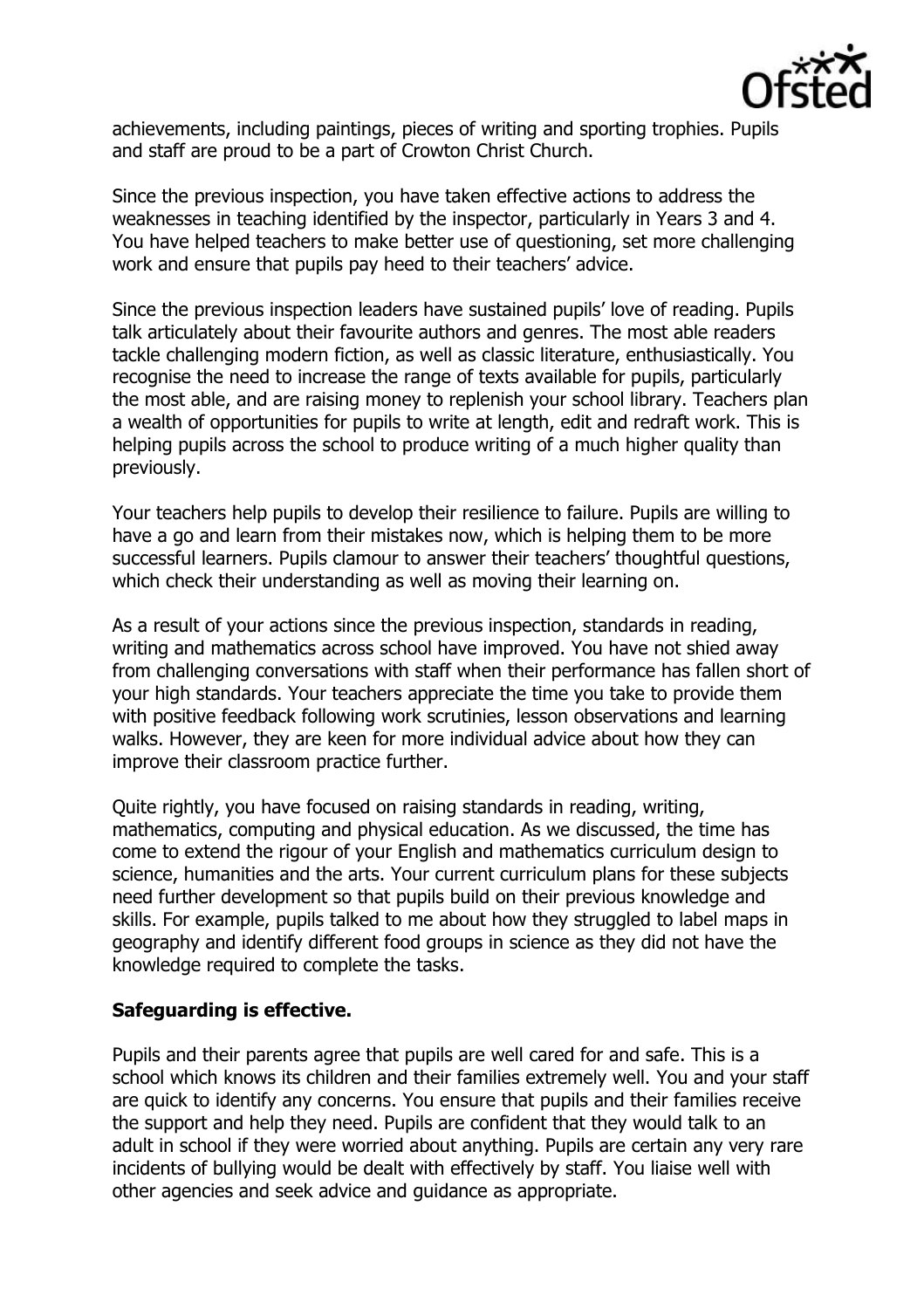

## **Inspection findings**

- **Pupils are present, polite, kind and caring. Pupils play football, chat and enjoy the** sensory garden happily together at break and lunch times. Pupils listen attentively to their teachers, follow instructions first time and are committed to improving their work. Consequently, no learning time is wasted. Almost all children are on time every day. You ensure that families who struggle to get their children to school are given the help and support they need to improve their children's' attendance.
- You and your governors took decisive action to reverse the decline in mathematics in 2016. Training and support has ensured that staff are delivering the new mathematics scheme of work with increasing confidence. Pupils report, and their work in books confirms, that mathematics makes them 'think hard' now. Pupils are developing fluency, grappling with tricky problems and explaining their reasoning. As a result, standards continue to rise so that you are eliminating the legacy of underperformance.
- The governing body have 'stepped up to the mark'. The governing body have made sure that they have further developed their skills and knowledge to carry out their roles and responsibilities effectively. Governors use their routine visits to school to carry out thorough checks so that they have a deep understanding of the schools' performance. Governors balance challenge and support to you judiciously. Governors have high ambition and expectations for each and every member of the school community. As a result, governors play a pivotal role in the school's improvement.
- You make sure that at Crowton Christ Church, staff keep up date with developments in education. Leaders, staff and pupils benefit from your collaboration with other local schools. You encourage your staff to try out their ideas, if you think they will benefit the pupils. Staff appreciate your willingness to listen to them and let them take risks. You make sure that your door is always open and staff feel well supported by you, both personally and professionally. Consequently, staff morale is high.
- You and the governors seek ways to improve the school continually, so it can serve its community as well as possible. Recently, governors asked parents for their views on homework. This feedback helped governors refine and improve the school's homework policy. Consequently, parents who responded to Ofsted's online questionnaire are more positive about the homework their children receive now.
- Although the school is small, leaders make sure that pupils benefit from a range of opportunities beyond the classroom. For example, many pupils learn how to play musical instruments, take part in after-school clubs and enjoy learning about their local area through trips and visits. Your oldest pupils were eager to tell me about their memorable residential trip to the Conway Centre, Anglesey. Your pupil road safety officers make sure other pupils know how to keep themselves safe on the way to and from school.